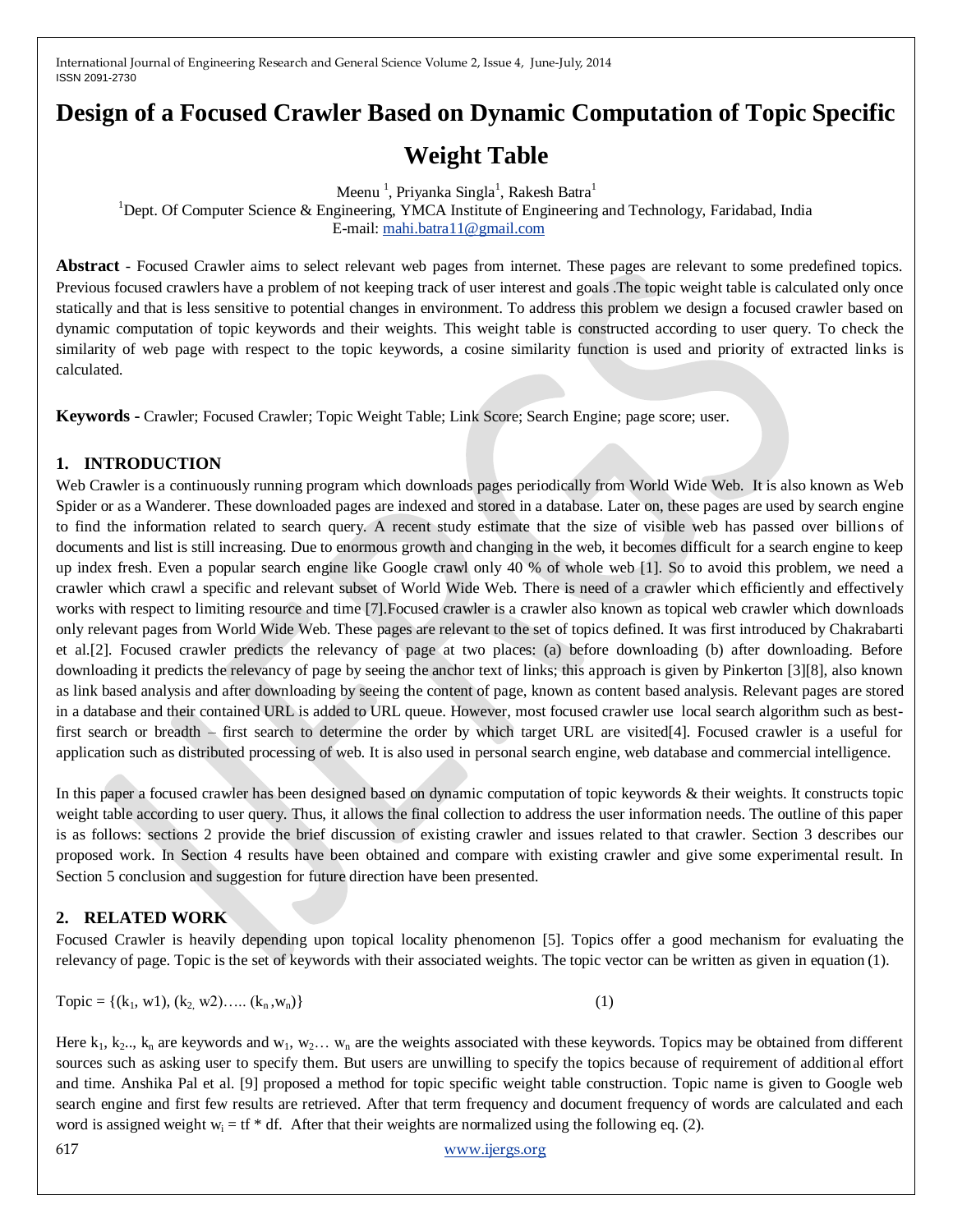$W_{i+1} = W_i / Wmax$  (2)

Where, Wmax is the maximum weight assigned to any keyword and  $W_{i+1}$  is the new weight assigned to each keyword. After construction of topic specific weight table, page relevancy is calculated based on content and link analysis as proposed in [5]. A critical look at the available literature indicates the following limitations:

- 1. The present crawlers rely on Keywords weights which are computed once statically.
- 2. Results are less relevant to user interest and goals.
- 3. It is not sensitive to potential alteration in the environment.

In order to make search results more relevant to user interest a mechanism has been proposed which dynamically computes topic specific weight table. And dynamic computation leads to a higher relevancy of a page according to user.

## **3. PROPOSED ARCHITECTURE**

In order to get results according to user interest and more sensitive to potential changes in the environment section 3.1 describe dynamically construction of topic specific weight table.

## **3.1 Topic Weight Table Construction:**

Fig.1 shows the Process of topic specific weight table construction



**Fig. 1:** Topic Specific Weight Table Construction

User Query log is a place where all the queries fired by users are stored. In preprocessing stage, tokens are extracted from queries and normalization of token is done. After that topic specific weight table is constructed. The topic specific weight table is reconstructed after fixed interval of time by applying same procedure .The algorithm related to weight table construction is given below.

## **3.1 .1 Weight Table Construction algorithm**

As we know that user query is the most important source of knowing user interest. For knowing the relevancy of page according to user interest, it constructs weight table with the help of user query. The proposed algorithm is given below.

*Step 1*: Crawler access the user queries from user query logs.

*Step 2:* Tokenize the queries collected by crawler. /\* Tokenization is the task of chopping a query in to pieces called tokens. It will throw away certain characters such as punctuation.\*/

*Step 3:* Drop common terms such as stop words. /\* Process of dropping common words is known as stop listing. These words have a little value for knowing the user interest. Most of the commonly used stop words are "for", "it", "the", "a", "can", "do", "did", "will", "shall" etc. \*/

*Step 4*: Do linguistic processing such as lemmatization/stemming and producing a list of normalized tokens. /\* The main aim of both stemming and lemmatization is to reduce inflectional form and sometimes derivationally related form of a word to a common base form. \*/

*Step 5*: Sort the terms alphabetically either in ascending or in descending order.

618 [www.ijergs.org](http://www.ijergs.org/)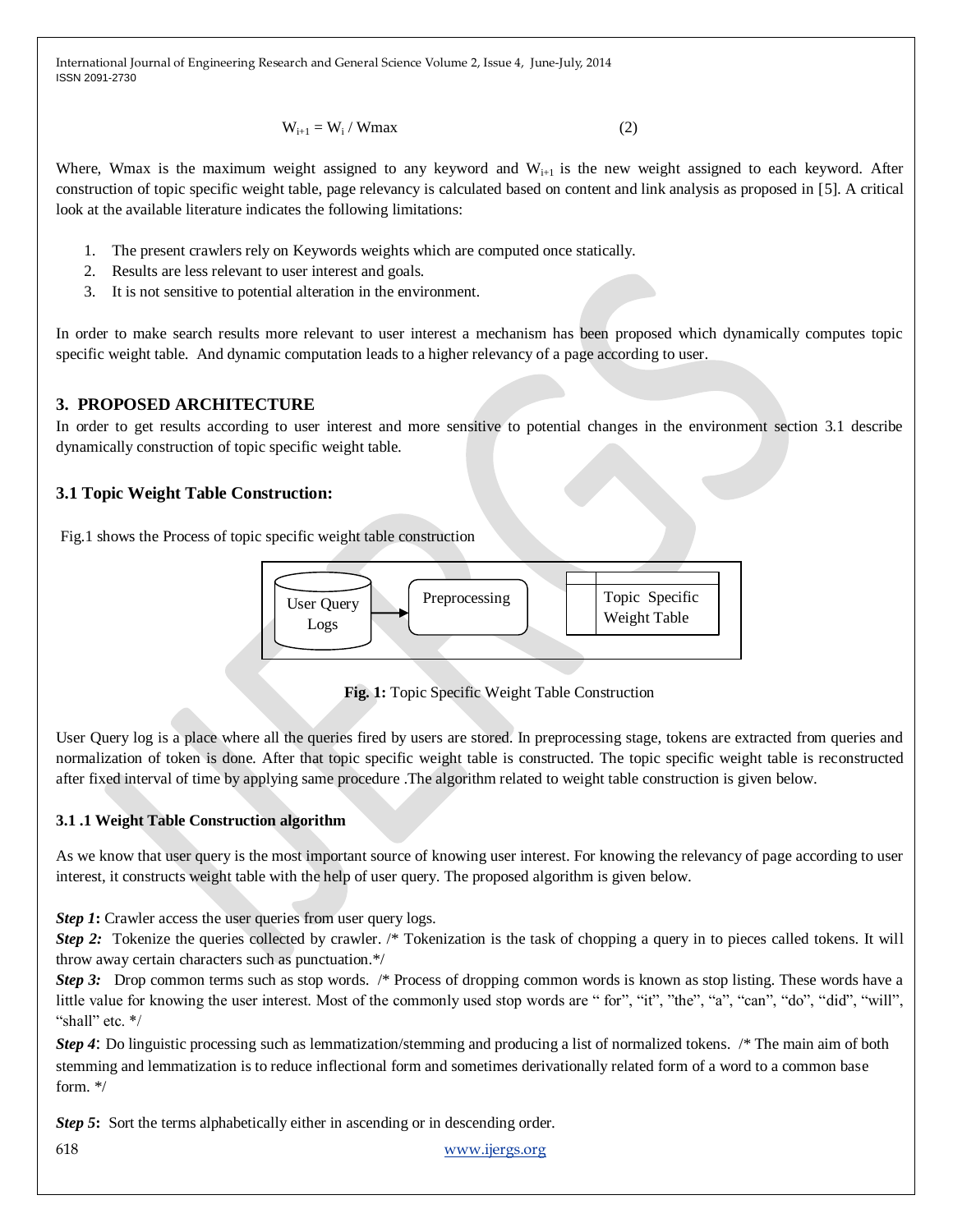*Step 6*: Multiple occurrences of same terms are merged. This step also records some statistics such as query frequency which is the number of queries which contain each term.

*Step 7***:** After that it calculate the weight of each term as given in equation (3).

$$
W_i(new) = (1 - \alpha)qf + \alpha W_i(old)
$$

Here,  $\alpha$  is constant whose value lies in between  $0<\alpha \leq 0.5$ , qf is the query frequency of each term and W<sub>i(old)</sub> is the weight of term if that term occur in previous weight table if not occurred previously then taken it as 0 and  $W_i$ (new) is the current weight of term. *Step 8*: Terms whose weight is greater than or equal to threshold value is taken as keyword for knowing the relevancy of a page.

(3)

*Example*: Suppose we have set of following sample queries taken from query log.

Q1: Kejriwal new manifesto for lok sabha polls 2014.

Q2: Manifesto of BJP for lok sabha polls 2014.

Q3: lok sabha polls 2014 dates

Apply step by step procedure on the above given queries. Up to step 6 following result will come.

| Terms                                                                                                                                          | Query Frequency |  |  |  |
|------------------------------------------------------------------------------------------------------------------------------------------------|-----------------|--|--|--|
| "BJP"                                                                                                                                          |                 |  |  |  |
| "date"                                                                                                                                         | 1               |  |  |  |
| "kejriwal"                                                                                                                                     | 1               |  |  |  |
| "lok sabha"                                                                                                                                    | 3               |  |  |  |
| "manifesto"                                                                                                                                    | $\overline{2}$  |  |  |  |
| "new"                                                                                                                                          | 1               |  |  |  |
| "poll"                                                                                                                                         | 3               |  |  |  |
| "2014"                                                                                                                                         | 3               |  |  |  |
| Let us suppose $\alpha$ =0.5 and w <sub>i</sub> (old) of terms is 0.By applying the formula given in equation (3) following results will come. |                 |  |  |  |
| Terms                                                                                                                                          | Weight          |  |  |  |

| Terms       | Weight |
|-------------|--------|
| "BJP"       | 0.5    |
| "date"      | 0.5    |
| "kejriwal"  | 0.5    |
| "lok sabha" | 1.5    |
| "manifesto" | 1.0    |
| "new"       | 0.5    |
| "poll"      | 1.5    |
| "2014"      | 1.5    |

Let us suppose threshold value for topic keyword weight is 1.0. Thus final topic specific weight table is given in Table I

| Table I: Weight Table |           |        |  |  |  |
|-----------------------|-----------|--------|--|--|--|
| No                    | Keyword   | Weight |  |  |  |
|                       | lok sabha | 1.5    |  |  |  |
|                       | poll      |        |  |  |  |
| ◠                     | manifesto | 1.0    |  |  |  |
|                       | 2014      | 1.5    |  |  |  |

This Weight Table is used by relevancy calculator as shown in fig.2.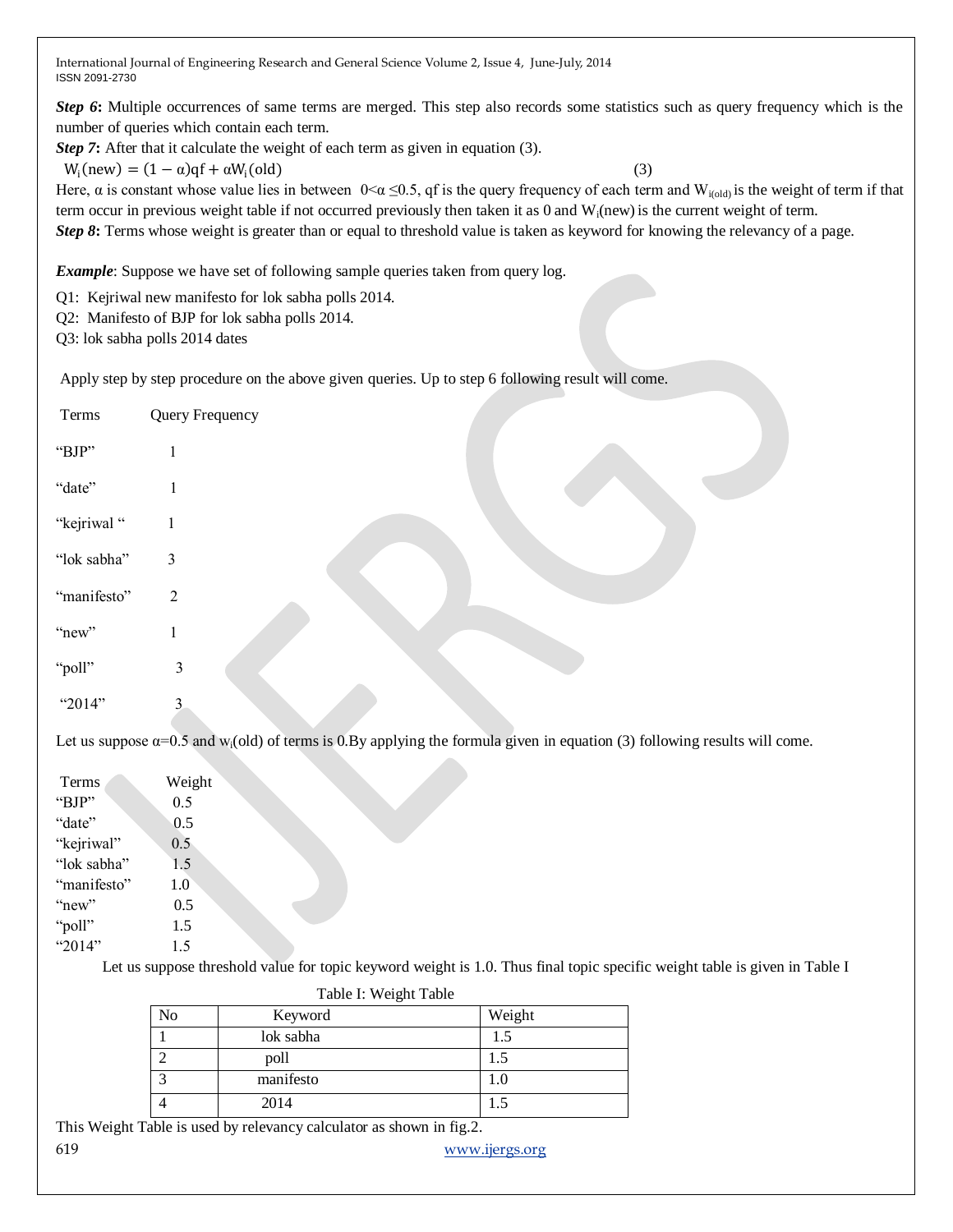# **3.2 Crawling Process**

The process of crawling after topic specific weight table construction is shown in fig. 2. The detailed description of each component is given below.

## **3.2.1 Seed URLs Generation**

Here, seed URLs are generated by one search engine [www.threesearch.com.](http://www.threesearch.com/) We put the topic keyword here and it show the result of three most popular search engine Google, Yahoo, MSN .We take the seed URLs which are common in all the three search engine. Initially these URLs are given to URL Frontier .

#### **3.2.2 URL Frontier**

It is a data structure that contains all URLs that remain to be downloaded. Here, it is used priority queue instead of simple queue.

#### **3.2.3 Web page downloader**

This module built the connection with the internet and downloads the pages corresponding to the given URL using appropriate

network protocol and store temporarily in document buffer. After that it gives signal: Something to test to the content seen test



Fig.2 Crawling Process

620 [www.ijergs.org](http://www.ijergs.org/)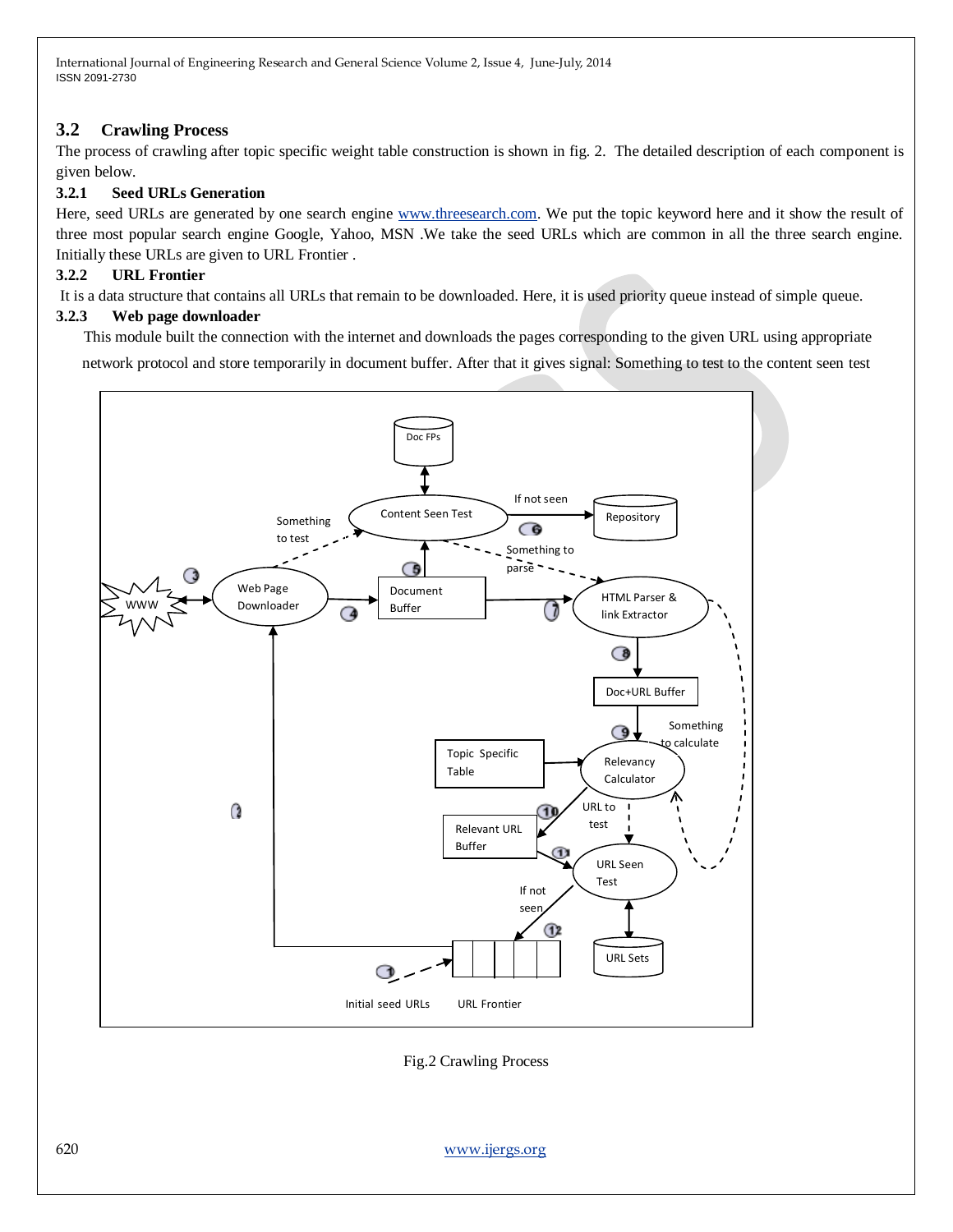#### **3.2.4 Content Seen Test**

Many documents available on the web under multiple different URLS .These effects will cause any crawler to download same document multiple times. To prevent downloading of a document more than once, web crawler wishes to perform content seen test. Using content seen test it is possible to suppress link extraction from mirrored pages which may result in significant reduction in number of pages that needs to be downloaded. The content seen test will be expensive if we match complete documents. In order to save space and time, we maintain a data structure called document fingerprint set that store 64 bit checksum of the content of each downloaded document. If the document is downloaded before, it reject that page and next document is downloaded by downloader otherwise page is stored in repository and signal is given to HTML Parser and Link Extractor

#### **3.2.5 HTML Parser & Link Extractor**

Once a page has been downloaded we need to parse its content to extract the information that will guide the future possible path of the crawler. In order to extract hyperlink URL from a web page, anchor tags and other related information we can use these parser. After that page, its extracted links and other information are stored in buffer and signal: Something to calculate is given to Relevancy Calculator.

#### **3.2.6 Relevancy Calculator**

This module calculates the relevancy of page corresponding to topic keyword in the table by using equation (4). Here, it uses cosine similarity to calculate the relevancy of page:

$$
Relevancy(t,p) =
$$

$$
\frac{\sum_{i=1}^{n} CWi(t) \times CWi(p)}{\sqrt{\sum_{i \in t} W_i^2(t) \times \sqrt{(\sum_{i \in t} W_i^2(p))}}}
$$
(4)

 $(6)$ 

Where, CWi(t) and CWi(p)are the weight of i-th common keyword in weight table t and web page p respectively, and Wi(t) and Wi(p) are the weight of keyword in web page p and weight table t respectively. If the relevancy score of page is greater than threshold value then Link Score of its extracting links are calculated by using equation (5).

$$
LinkScore (k) = \alpha + \beta + \gamma + \omega
$$
 (5)

Where LinkScore (k) is score of link k,  $\alpha$ = URLScore (k) is the relevancy between topic keywords and href information of k,  $\beta$  = AnchorScore (k) is the relevancy between topic keywords and anchor text of k,  $\gamma$ =ParentScore (k) is the page relevancy score of page from which link was extracted and ω=SurroundingScore (k) is the relevancy between text surrounding the link and topic keyword. The links whose score is greater than threshold is considered to be relevant. Relevant URLs and their score is stored in relevant URL buffer and signal is given to process URL seen test.

#### **3.2.7 URL Seen Test:**

In the course of extracting links, crawler may encounter duplicate URLs .To avoid downloaded of document more than once URL seen test must be performed on extracted links before adding to URL Frontier .To perform URL seen test , We store all URLs seen by crawler in canonical form in a table called URL set. To save space and time, it does not store textual representation of each URL in the URL set but uses a fixed size checksum which are stored in disk. To increase the efficiency, we keep in-memory cache of most popular URLs.

#### **4. EXPERIMENTAL RESULTS**

Generally, Harvest-ratio is used to measure the performance of focused crawler. Harvest-ratio is also known as precision metric of crawler. It can be defined as percentage of crawled pages that are relevant to specific topic.

$$
Harvest - Ratio = \frac{\# \text{ Of Relevant Pages}}{\# \text{ Of Downloaded Pages}}
$$

621 [www.ijergs.org](http://www.ijergs.org/)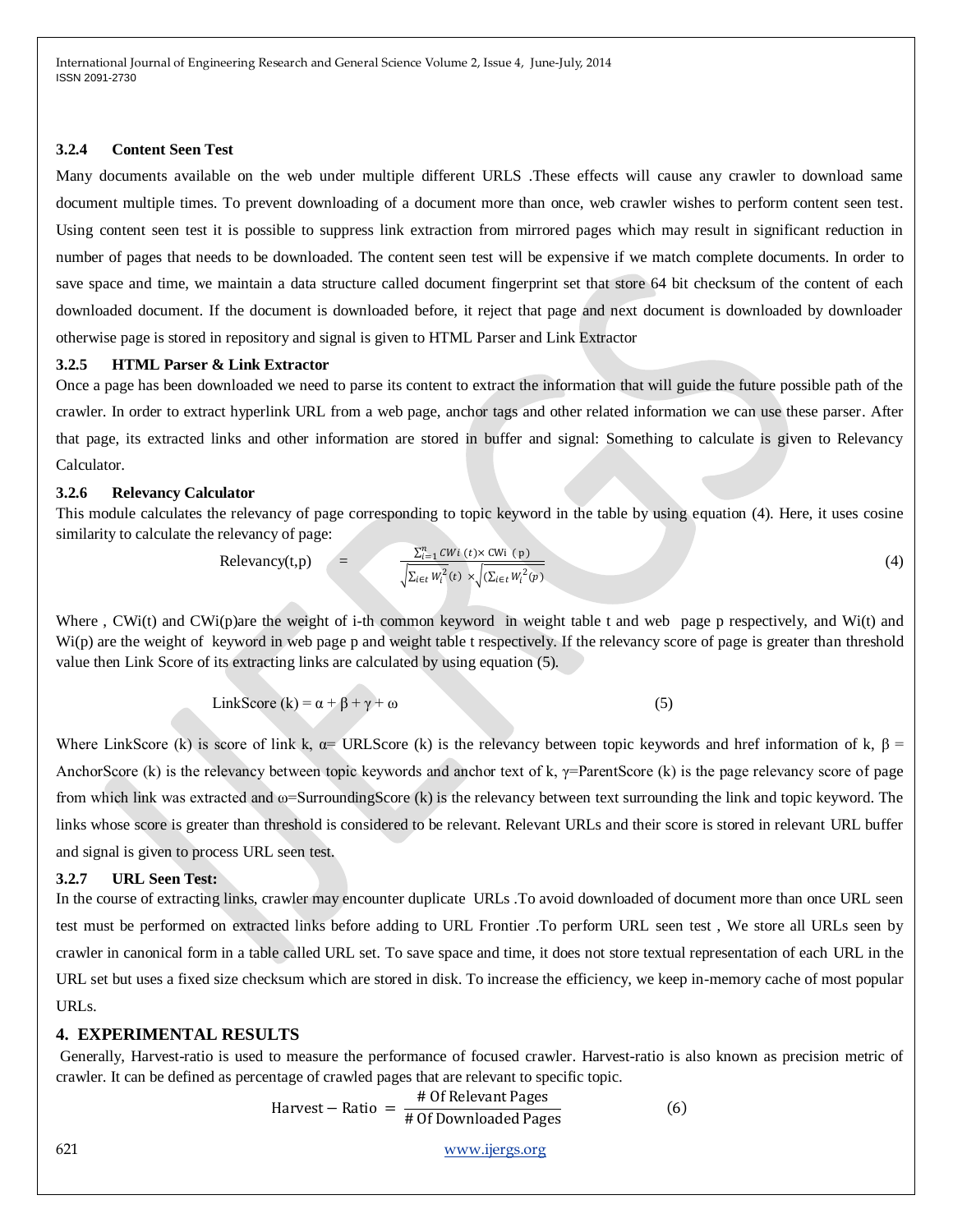The harvest-ratio of present crawler has been calculated by using formula given in equation (6) and compared with the basic crawler and focused crawler based on static weight table. Table II shows the harvest ratio of three crawlers at different no. of crawled pages.

|                                |                      | Table II                                 |                                                                                                              |
|--------------------------------|----------------------|------------------------------------------|--------------------------------------------------------------------------------------------------------------|
|                                | Harvest-Ratio        |                                          |                                                                                                              |
| No.<br>.ot<br>Crawled<br>pages | <b>Basic Crawler</b> | <b>Computation Of Topic Weight Table</b> | Focused Crawler Based On Static Focused Crawler Based On Dynamic<br><b>Computation Of Topic Weight Table</b> |
| 500                            | 0.3                  | 0.8                                      | 1                                                                                                            |
| 1000                           | 0.25                 | 0.78                                     | 0.95                                                                                                         |
| 1500                           | 0.27                 | 0.79                                     | 0.92                                                                                                         |
| 2000                           | 0.2                  | 0.77                                     | 0.9                                                                                                          |
| 2500                           | 0.18                 | 0.74                                     | 0.88                                                                                                         |
| 3000                           | 0.19                 | 0.75                                     | 0.91                                                                                                         |
| 3500                           | 0.15                 | 0.73                                     | 0.87                                                                                                         |
| 4000                           | 0.15                 | 0.7                                      | 0.87                                                                                                         |

The illustrated crawled result is shown on two dimensional graphs where x-axis is the number of crawled pages and y-axis is the Harvest-Ratio calculated as shown in fig. 3



#### **Fig. 3:** Experimental Result

## **5. CONCLUSION AND FUTURE WORK**

622 [www.ijergs.org](http://www.ijergs.org/) Focused Crawler is the main component of special search engine. A focused crawler selectively seeks out and downloads web pages that are relevant to the search topic. Our approach is based on dynamic computation of topic specific weight table of focused crawler. Here, Weight table is built according to user query. Thus, it gives results which are more relevant to user. This approach does not consider the context related to keyword of topic. In our Future work, we will try to consider context related to keywords and also do